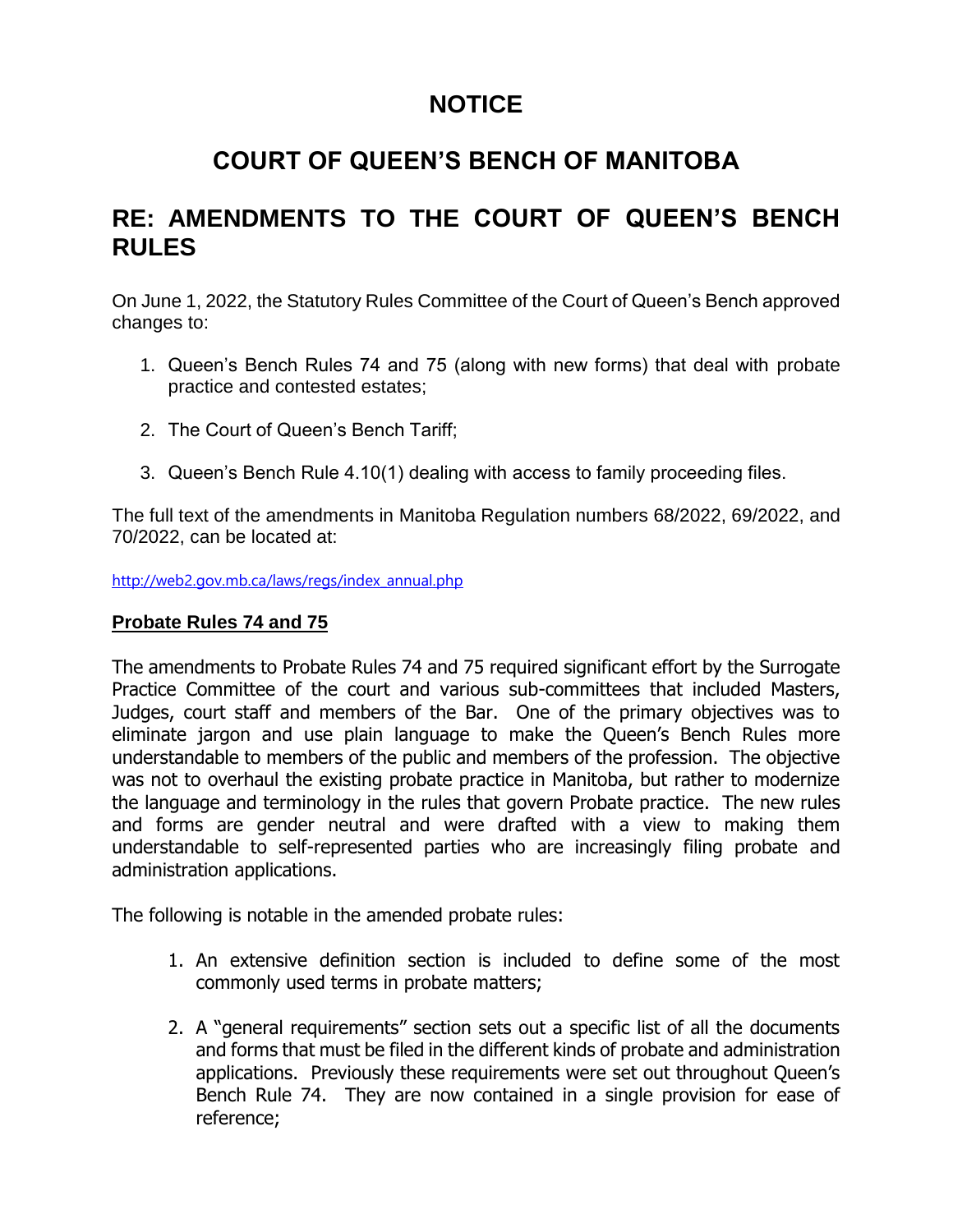- 3. There are now clear explanations for less common applications like double probate and resealing of foreign grants;
- 4. The Forms now spell out the limitation our court faces in dealing with estates governed by *the Indian Act;* covers more kinds of assets that are commonly included in estate inventories; addresses different scenarios for wills that have unattested alterations or interlineations that are now reflected in an affidavit of condition (formerly affidavit of plight and finding) and creates certain new forms including the double probate form; and
- 5. Queen's Bench 75 (contested estates) contains a significant change, insofar as it gives judges broad discretion to make orders when a contested estate matter first appears on the civil motions list or at any time thereafter. The discretion includes the ability to order that a matter may continue as an action and that it proceed to a pre-trial conference. New parties can also be added to the action and service can be ordered on any party that might have an interest in the estate.

The new probate rules and forms come into force on **October 1, 2022**.

#### **Court of Queen's Bench Tariff**

The issue of amendments to the Court of Queen's Bench Tariff was first addressed by the Civil Practice Committee. The recommendation from the Civil Practice Committee was made after consultation with the profession and after input from the Family Division to include new steps that were not specifically covered under the existing tariff.

The existing party and party costs scale is intended to equate to approximately 60% of the reasonable counsel fee in a typical case. The amendments to the tariff approved by the Statutory Rules Committee include:

- 1. An across the board tariff increase of approximately 25%;
- 2. The amount for preparation for trial is increased to the same amount as the lawyer's fee at the trial of an action (item (r));
- 3. A compensable tariff item is added for written argument following trial when such written argument is directed by the judge, in an amount equal to 33% of the amount allowed per half day of trial;
- 4. The addition of new tariff items for triage conferences, prioritized hearings and contested emergent motions and motions before the Master to compel a party to complete pre-requisites.

The amended Court of Queen's Bench Tariff comes into force on **July 1, 2022** and applies to any step in a proceeding that takes place on or after July 1, 2022. For any